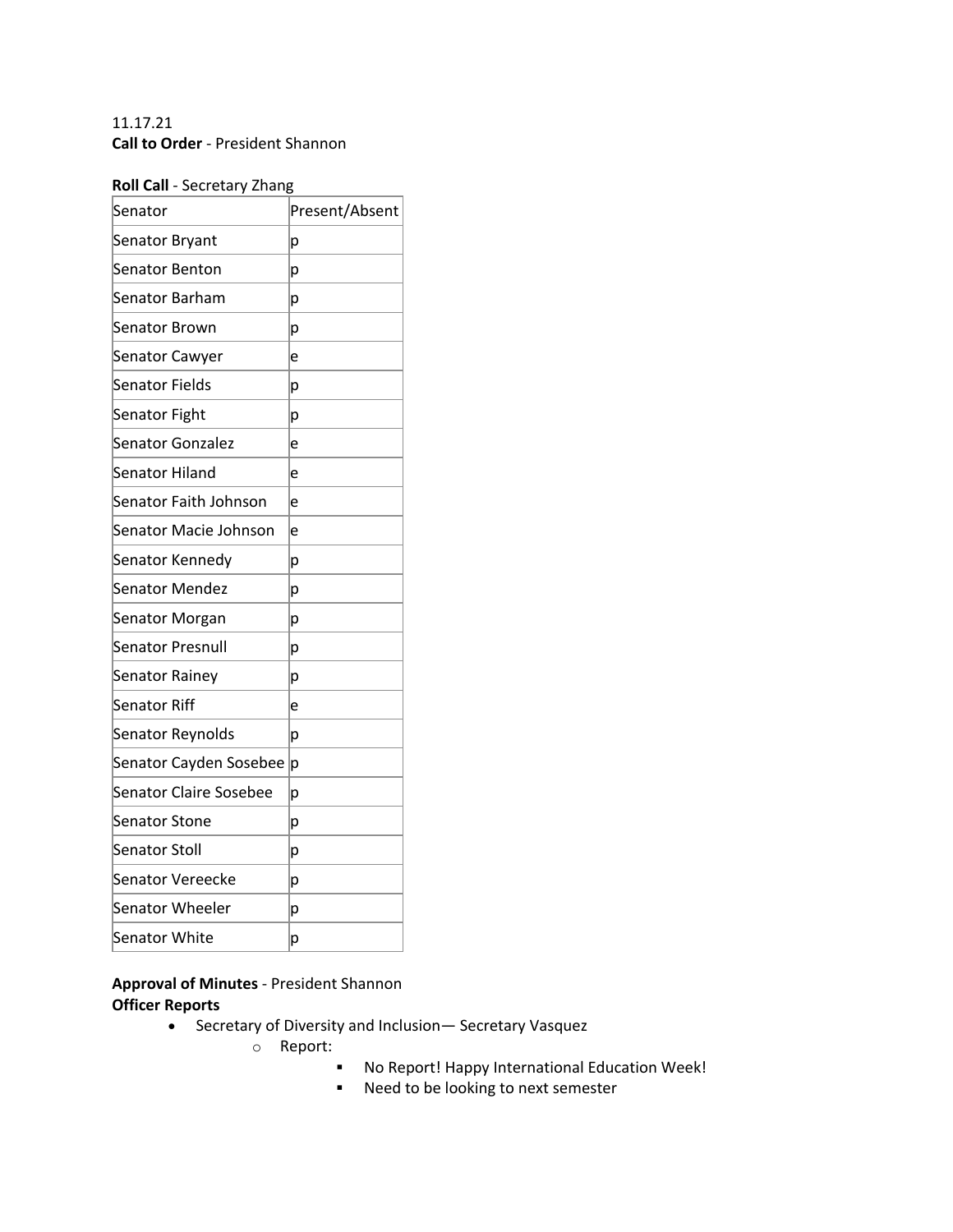- Email me any suggestions to help celebrate Black History and Women's History Months; mvasquez3@atu.edu
- Secretary of Community Outreach— Secretary Hitt
	- o Report:
		- Blood drive happening now at Chamber's parking lot from 9:30am-4:00pm
		- •
		- Trash pickup will be Monday at 2 @Doc Bryan
			- Sign up=Show up
- Secretary of Public Relations— Secretary Burgess
	- o Report:
		- No Report!
- Secretary of Internal Affairs-Secretary Zhang
- •
- o Report:
	- Announce Senator of the Month of November
	- Plaques will turn in soon, I will notify the recipients when they're in the office
- Secretary of Student Development— Secretary Holmes
	- o Report:
		- § Spring Kickoff Senate Retreat is in the works. Looking into having it Saturday Jan. 16<sup>th</sup>, so please try to keep that date clear.
- Secretary of Finance and Administration— Secretary Bolen
	- o Report:
		- Updated balance: \$6,623.05 as of 11.15.21.
		- Budget will rollover
		- We need to have a plan for next semester
- Vice President— Vice President Wright
	- o Report:
		- § Committee Heads, we will be setting up a meeting with all of you before the semester ends to discuss what events you would like to do for next semester so start thinking of ideas to bring to this meeting!
		- **•** If you haven't already, please upload your meeting minutes from your dean interview on the One note.
		- Dean Interview Reports:
			- Mac Wheeler, Senator of Honor College
			- Faith Johnson, Senator of College of Engineering & Applied Sciences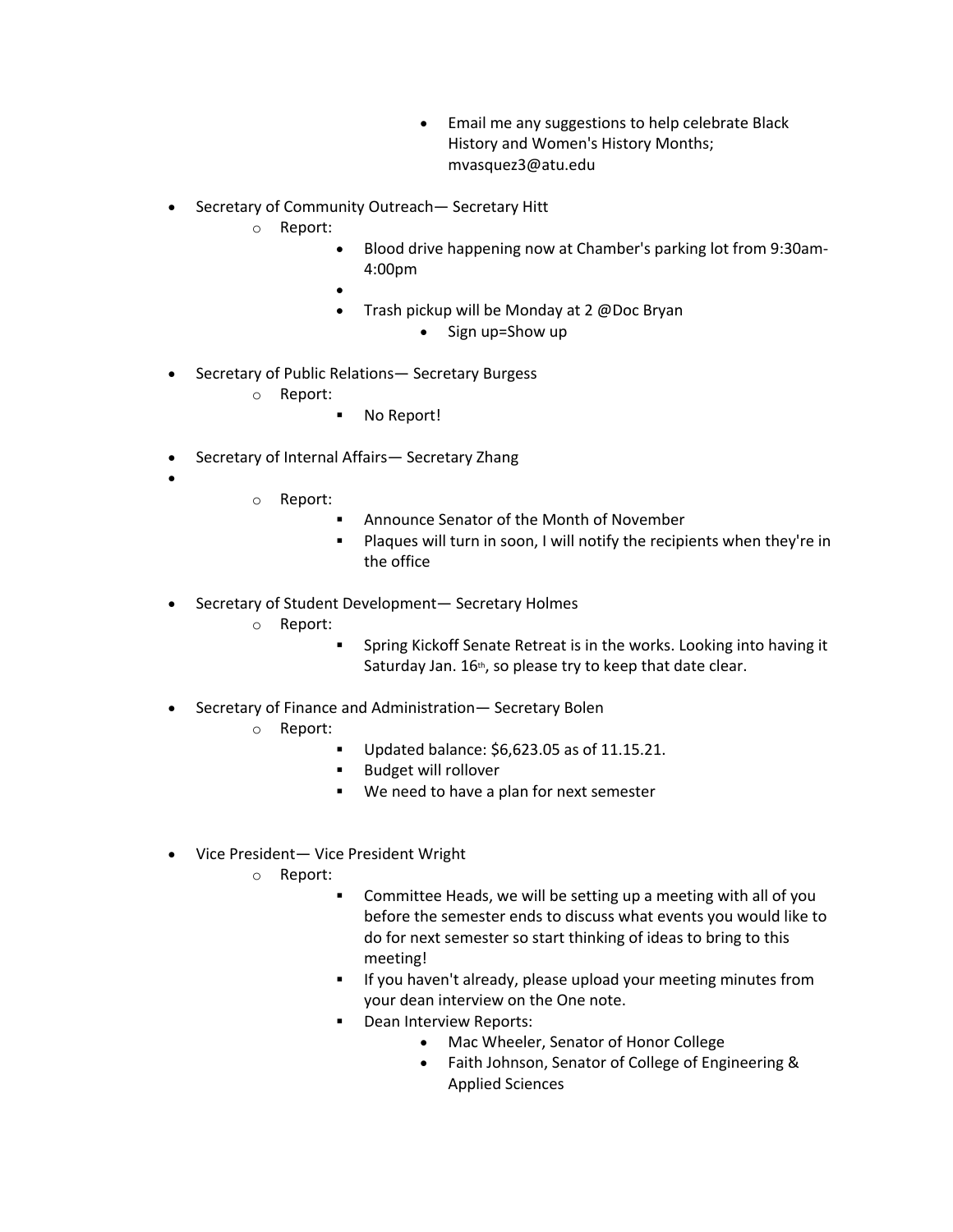- o Committee reports:
	- **■** Jerry Committee: Senator Fight
		- § No report
	- § Spirit Committee: Senator Hiland
		- No report
	- § Traffic and Safety Committee: Senator Claire Sosebee
		- Our new head will be Claire Sosebee, thank you for stepping up to fill this role.
		- P-Safe Trivia night is next Monday at 7pm in the student union
	- § Recycling Committee: Senator Riff
		- No report
	- § Food Committee: Senator Sosebee
		- **I will be presenting Resolution 046 in new business**
- President— President Shannon
	- o Report:
		- Be getting with me & Kaitlyn about events for next semester
		- Madison pick a date for wonder week today

#### **Advisor Reports**

- Interim Dean of Student Engagement— Kevin Solomon; Associate Dean for Student Union & Campus Recreation — Chelsea Lairamore
	- o Report:
		- § Covid numbers remain the same
		- Covid task force will reevaluate December 2<sup>nd</sup>
			- Mask
			- Room capacities
		- § Flu shots & Booster shots available
		- § Academic Restructure
			- There is a website out there explaining it where you can give feedback
			- Centers around our need to cut cost due to enrollment dropping
			- Being read by faculty, not admin or staff
			- Significant changes coming, taken very serious and
			- It's combining resources
		- § Number of spring enrollment is not looking good. Make sure your peers have gotten their advising appointment.
		- **•** Student Union first birthday is today.
		- Start thinking of ways to utilize next semesters allocation.
		- **•** Jerry is not starving. The funding source of Jerry has just changed. He used to be fed through student fees, however it is against state law to do so now.
- Vice President for Student Affairs—Dr. Keegan Nichols
	- o Report:

#### **Unfinished Business:**